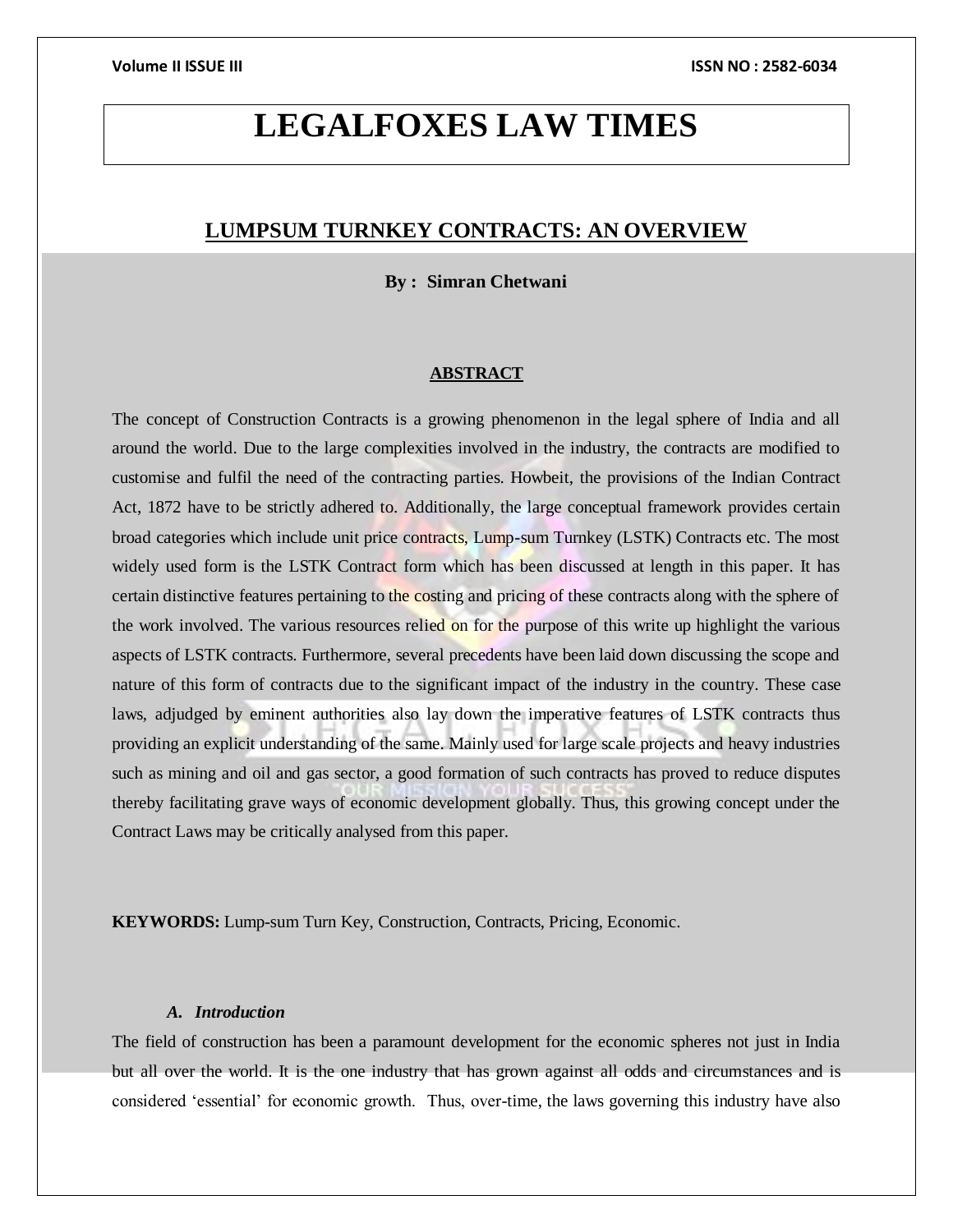evolved. Howbeit, the very *foundation* of this field (like all other industries) lies under the modulation of *Contract Laws*. It is the very basis for any supplemental procedures. This paper shall extensively deal with Construction Contracts and further elucidate on its most important form, popularly known as the *Lumpsum Turnkey Contracts*[hereinafter referred to as '*LSTK'* ] .The features, nature and scope of the same will also be highlighted. It shall also be further illustrated by eminent Indian and International precedents.

# *B. Construction Contracts*

The term 'construction' is widely used for the assembly or building of immovable properties, however this is not a static concept and extends to many other spheres<sup>1</sup>. The Accounting Standard (AS) 7 defines a *'construction contract' as a contract specifically negotiated for the construction of an asset or a combination of assets that are closely interrelated or interdependent in terms of their design, technology and function or their ultimate purpose or use.<sup>2</sup>*

It is imperative that these contracts are closely and finely drafted due to the wide range of persons, technicalities and procedures involved<sup>3</sup>. Thus, the main parameters and conditions such as the chronology of procedures, pricing, conditions etc. must be present.

Most disputes that arise under construction laws are due to the poor formation of the contracts, therefore the very first essential is to make sure that a valid contract is formulated<sup>4</sup>. In India, the governing law for the same is the Indian Contract Act, 1872. Amongst others, there must be a valid and unambiguous offer and acceptance<sup>5</sup>, no vague provisions, clarity of intention and consent<sup>6</sup> of the parties and other essentials under §10 of the Act should be met for it to be legally binding<sup>7</sup>.

<sup>&</sup>lt;sup>1</sup>SWEET & MAXWELL, CHITTY ON CONTRACTS, VOLUME II, SPECIFIC CONTRACTS 710 (31<sup>ST</sup>ED.).

<sup>2</sup> Accounting Standard (AS), MINISTRY OF CORPORATE AFFAIRS (August 23, 2019), http://www.mca.gov. in/Ministry/notification/pdf/AS\_7.pdf .

<sup>3</sup> JUSTINE SWEET, STANDARD CONSTRUCTION CONTRACTS: ACADEMIC ORPHAN, BERKELEY LAW SCHOLARSHIP REPOSITORY 31 CONSTR. LAW. 38 (2011).

<sup>4</sup> Ove Arup & Partners International Ltd. vs. Mirant Asia- Pacific Construction (Hong Kong) Ltd. [2003] EWCA Civ 1729.

<sup>5</sup>Sec.2, Indian Contract Act, 1872.

<sup>6</sup>Sec. 13, Indian Contract Act, 1872.

<sup>7</sup>Sec. 10, Indian Contract Act, 1872.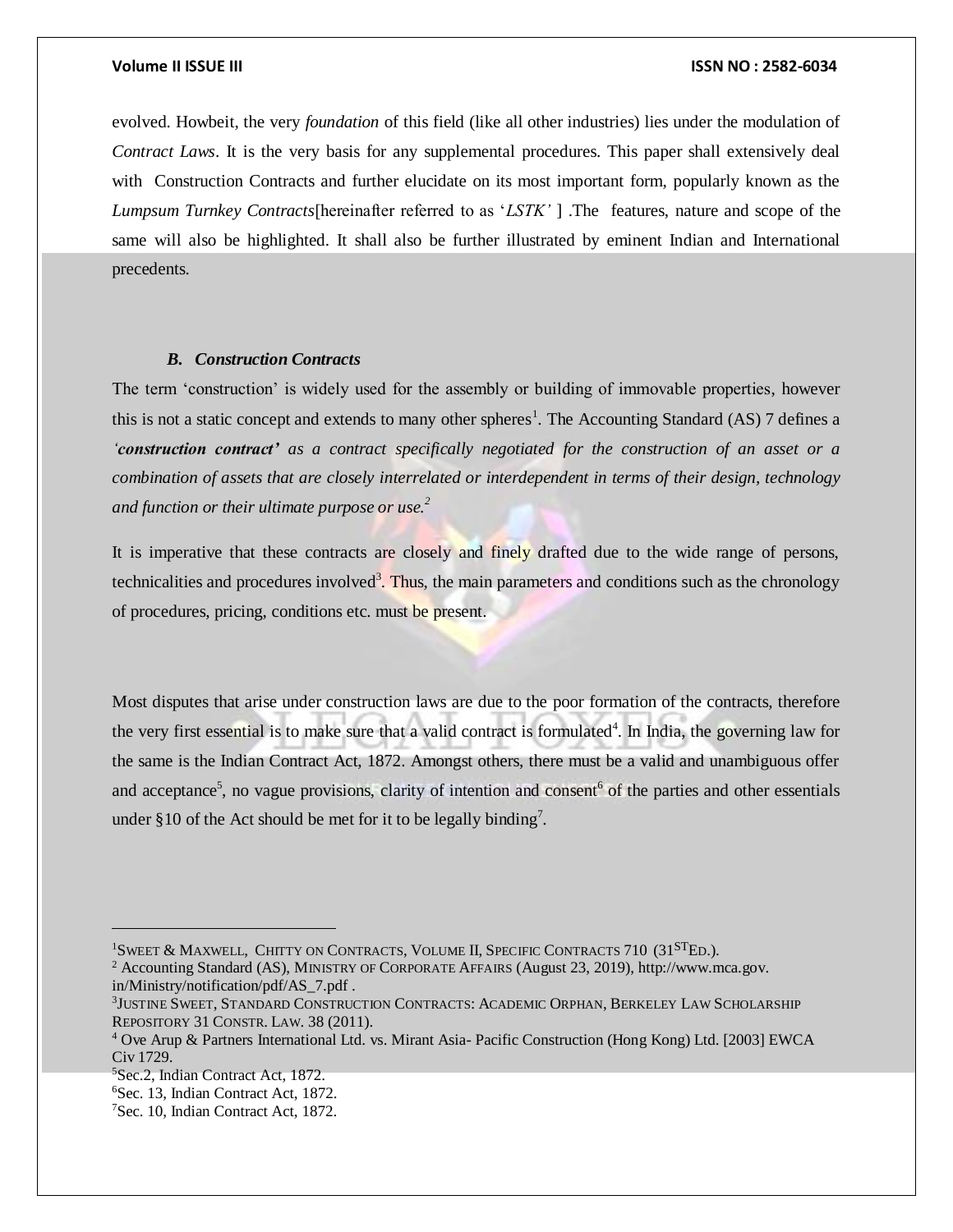### **Volume II ISSUE III ISSN NO : 2582-6034**

Since there is an involvement of numerous parties, documents, tenders and procedures, these contracts are divided into standard forms on the foundation of which other individual contracts are customised. The most widely used form<sup>8</sup> is the *turnkey* model of contracts also known as 'design- build' contracts which covers the design, constructing, equipping and complete preparation of a facility for operation<sup>9</sup>. These are based on a *lumpsum* or a 'fixed pricing' method<sup>10</sup>. The common practice in these forms is an invitation for bids by a party for the project under the Contract on a turnkey basis, subsequent to which the parties enter into a *Lumpsum Turnkey Contract*. In addition to this, the 'contract price' is also agreed upon by the parties on LSTK basis as per the provisions of the contract.

# *C. Lumpsum Turnkey Contracts (LSTK Contracts)*

A Lumpsum Turnkey project refers to a contract where the entire execution responsibility, right from the initial stages to the stage of completion lies with the contractor. On completion, the project is handed over only after it is in a 'ready to use' condition.

The nature of these projects arises from two contractual concepts namely-

- *i) Lumpsum* wherein a specified contract amount is agreed upon by both parties *and*
- *ii*) *Turnkey* which indicates that only the final and ready product is to be handed over to begin the project.

The Hon'ble Courts in India<sup>11</sup> have considered several definitions to form their ratio on issues pertaining to LSTK projects which, amongst others include-

- Law Lexicon by P. Ramanatha Aiyar (2010: Lexis Nexis) has defined a **Turnkey contract as** *A contract under which the contractor assumes responsibility to the client for constructing productive installations and ensuring that they operate effectively before turning them over to the client. Contract, found especially in the computer and construction industries, in which a supplier* 

<sup>8</sup> StandardFormConstructionContracts,SUB- COMMITTEEOFTHE INTERNATIONAL BAR ASSOCIATION (Pg. 1- 2),https://www.ibanet.org/Document/Default. aspx%3FDocumentUid%3DE2E811DA-E906-493D-89D1.

<sup>9</sup> SPIC SMO, A Division of Southern Petrochemical Industries Corporation Ltd. v. Tamil Nadu Electricity Board MANU/TN/2167/2012 (India). ¶71

 $^{10}\mathrm{Vol}$  1, JaneJenkins,InternationalConstructionArbitrationLaw : Arbitration in Context Series 14 (2nd Ed.).

<sup>&</sup>lt;sup>11</sup>Lanco Infratech Limited and Ors. v. CC, CE & ST MANU/CB/0011/2015 (India).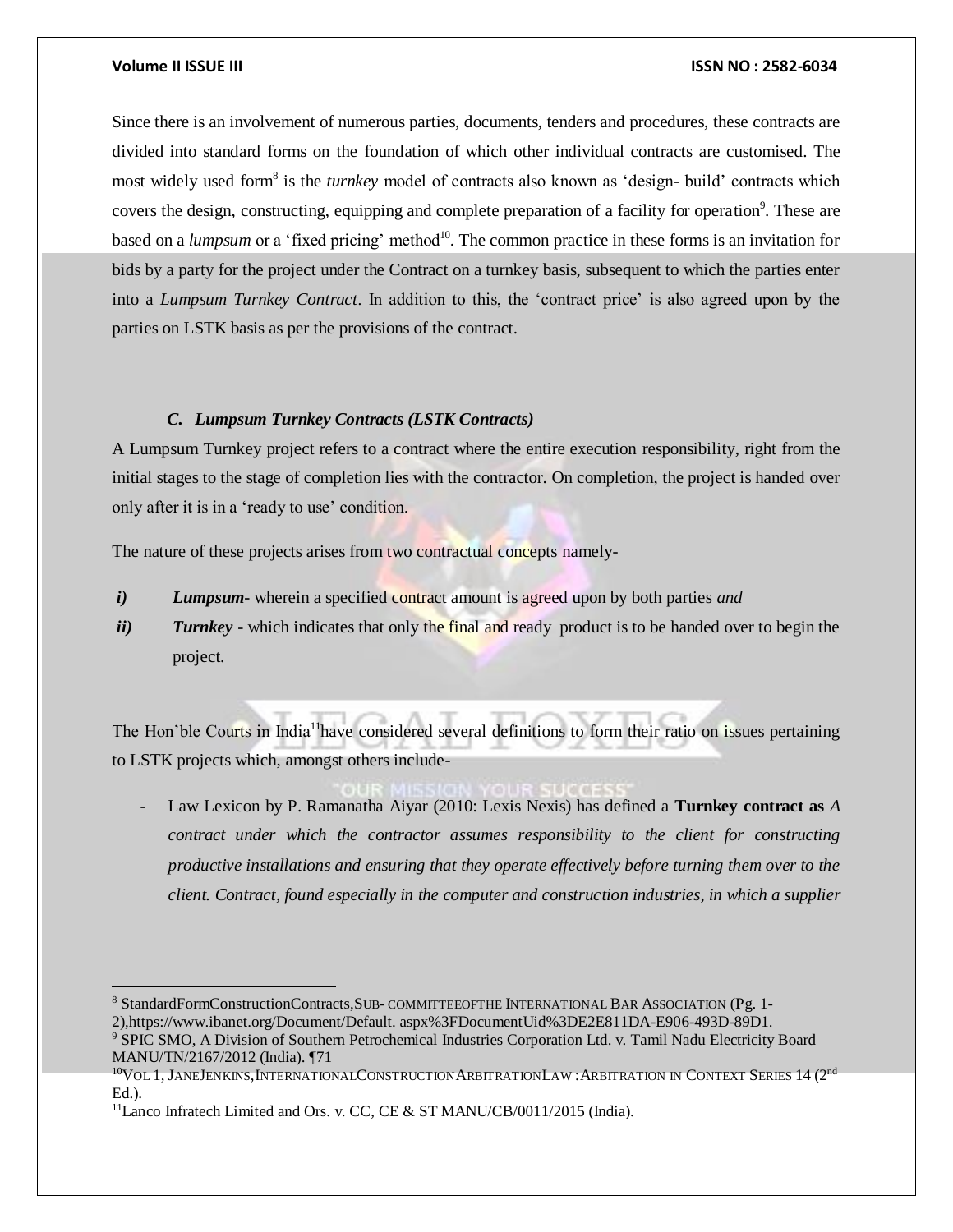*provides a complete customised package to a client (who has merely to "turn the key" and take over the package)<sup>12</sup>*

- Additionally,the Black's Law Dictionary (Fifth Edition) defines **Turnkey contract:***Term used in building trade to designate those contracts in which builder agrees to complete work of building and installation to point of readiness for occupancy. It ordinarily means that builder will complete work to certain specified point, such as building a complete house ready for occupancy as a dwelling and that builder agrees to assume all risk.<sup>13</sup>*

Lastly, it is essential to note that eminent jurists and judges have drawn an analogy to such a project which explains that the party to whom the asset is to be delivered to, may simply 'turn-the-key' and the product would be in a ready condition for immediate use, like a vehicle ignition.

# *i) The Nature And Scope Of LSTK Contracts*

The fundamental rule of a turnkey contract is that the project is handed over only when it is completed in its entirety. As stated by the Hon'ble Court in Lanco Infratech Limited and Ors. Vs. CC, CE & ST<sup>14</sup>, the *scope of the contract commences from the engineering or design stage on to completion of the project in its entirety and is normally for a lumpsum, with full responsibility on the contractor for effective execution of all stages thereof,* thereby indicating that it is the duty of the contractor to produce a 'ready to use' project after fulfilling all stages as required.

LSTK projects have to be completed in their entirety by the contractor and are based on a fixed sum agreed upon by the parties as per their contractual terms. The nature of such projects forms the foundation of the contract and has to be adhered to by all parties. Furthermore, apart from construction projects such as buildings, highways, dams etc., these are popularly found in the oil and gas sector, mining sector and even for other goods and services<sup>15</sup>.

 $\overline{a}$ 

<sup>12</sup> P. Ramanatha Aiyar, Law Lexicon (2010).

<sup>&</sup>lt;sup>13</sup>Black's Law Dictionary ( $5<sup>th</sup>$  Ed. 1981).

<sup>&</sup>lt;sup>14</sup>Lanco Infratech Limited and Ors. v. CC, CE & ST MANU/CB/0011/2015 (India).

<sup>15</sup>Nishith Desai Associates, CONSTRUCTION DISPUTES IN INDIA (Apr. 2020),

http://www.nishithdesai.com/fileadmin/user\_upload/pdfs/Research\_Papers/Construction-disputes-in-india.pdf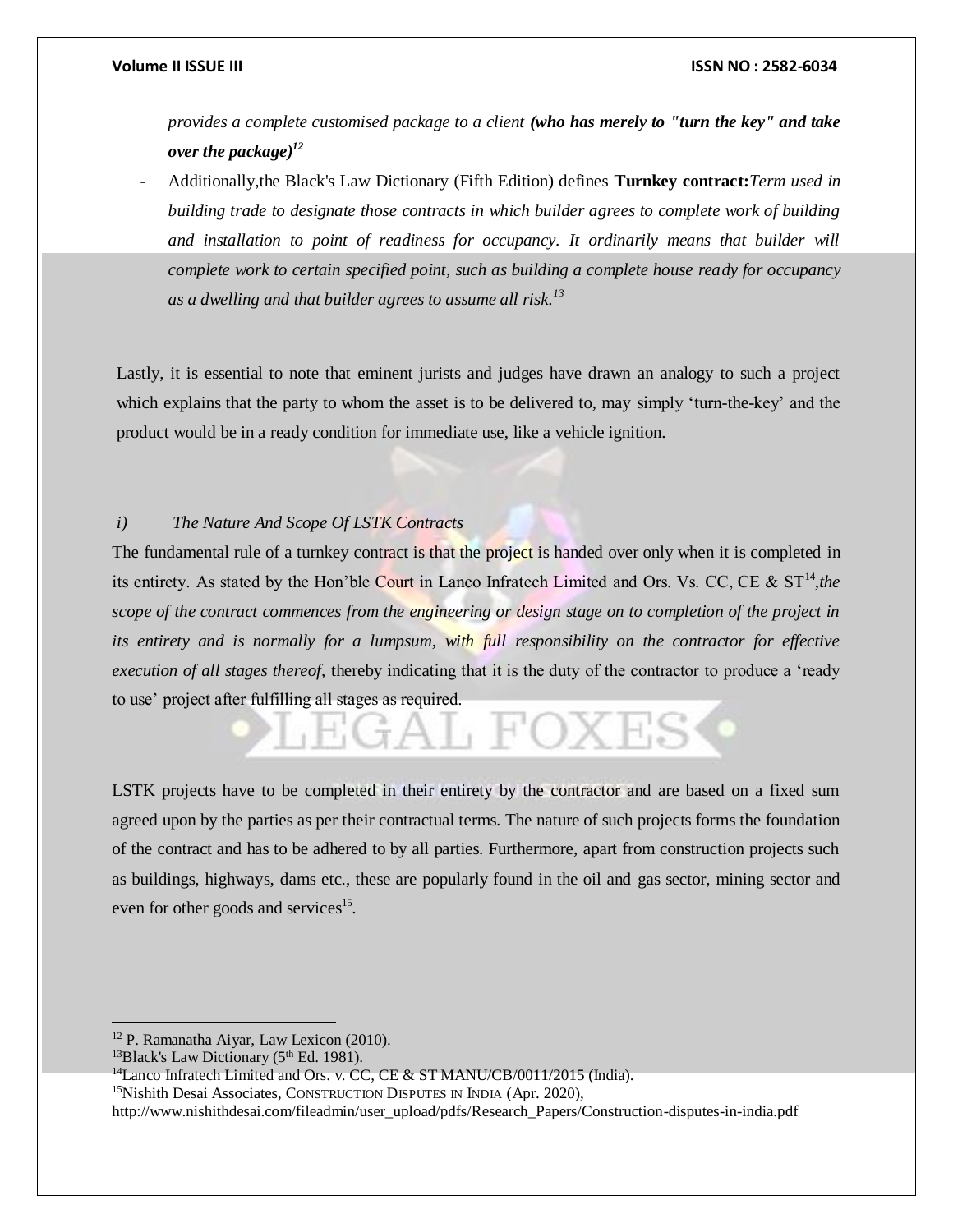The most essential element of these Contracts is that this *nature* has to be expressly mentioned in the Contractual provisions. This means that the clause for the contract pricing must include that the agreement in question is of the LSTK nature. This ensures that the essentials of a valid and legally binding contract are fulfilled, by proving the consensus of mind on the same thing at the same time.<sup>16</sup> This is essential since the buyer agrees to pay a 'set-price' for the project which cannot be deviated from  $17$ . The scope and schedule has to be clearly laid down and agreed upon by both the parties to the contract.

Thus, in an LSTK contract agreed upon by both the parties , the contractor is under an obligation to carry out the work right from the initial stages of surveying and designing to the final stages of testing and commissioning. It is the duty of the claimant to carry out all the work under the scope of the contract, in the price agreed upon by the parties.

# *ii) No Additional Costs*

The most important feature of LSTK contracts is the fixed price methodology. Thus, no additional amounts can be claimed over the Lumpsum price as agreed upon by the parties through the contract in an LSTK project, *if the work is in the scope of the contract*. Being a turnkey contract, the scope extends from the initial stages to the finished- 'ready to use' stage of the project.

Additional claims may be incurred by the claimant *only* if there is new work beyond the scope of the LSTK contract. In such instances, the conditions stated in the contract for additional work shall be met. These include certain variations mentioned in the contractual clauses<sup>18</sup>. Furthermore, if the contractor observes that any additional work is required beyond the scope of the LSTK contract, 'Change orders' , in writing<sup>19</sup>, shall be issued indicating the extra work and also the extra costs that come with it<sup>20</sup>. However, any work which falls within the ambit of the LSTK contract is inclusive of the amount agreed on by the parties. No additional costs or claims can be inferred for these.

<sup>16</sup>Sec. 13, Indian Contract Act, 1872.

<sup>&</sup>lt;sup>17</sup>Hudson's Building and Engineering Contracts, Atkin Chambers, Sweet & Maxwell 6-051 (13<sup>th</sup>Ed).  $^{18}$ Dodd v. Churton[1897]1O.B.562.

<sup>&</sup>lt;sup>19</sup> WormaldEngineeringLtdv. ResourcesConservationCo(1992)8 BCL 158.

<sup>&</sup>lt;sup>20</sup> Smithv.SaltLakeCity104Fed.Rep.457(1900). ; WatsonLumberCo.v. Guennewig,226NE(2d)270(1967).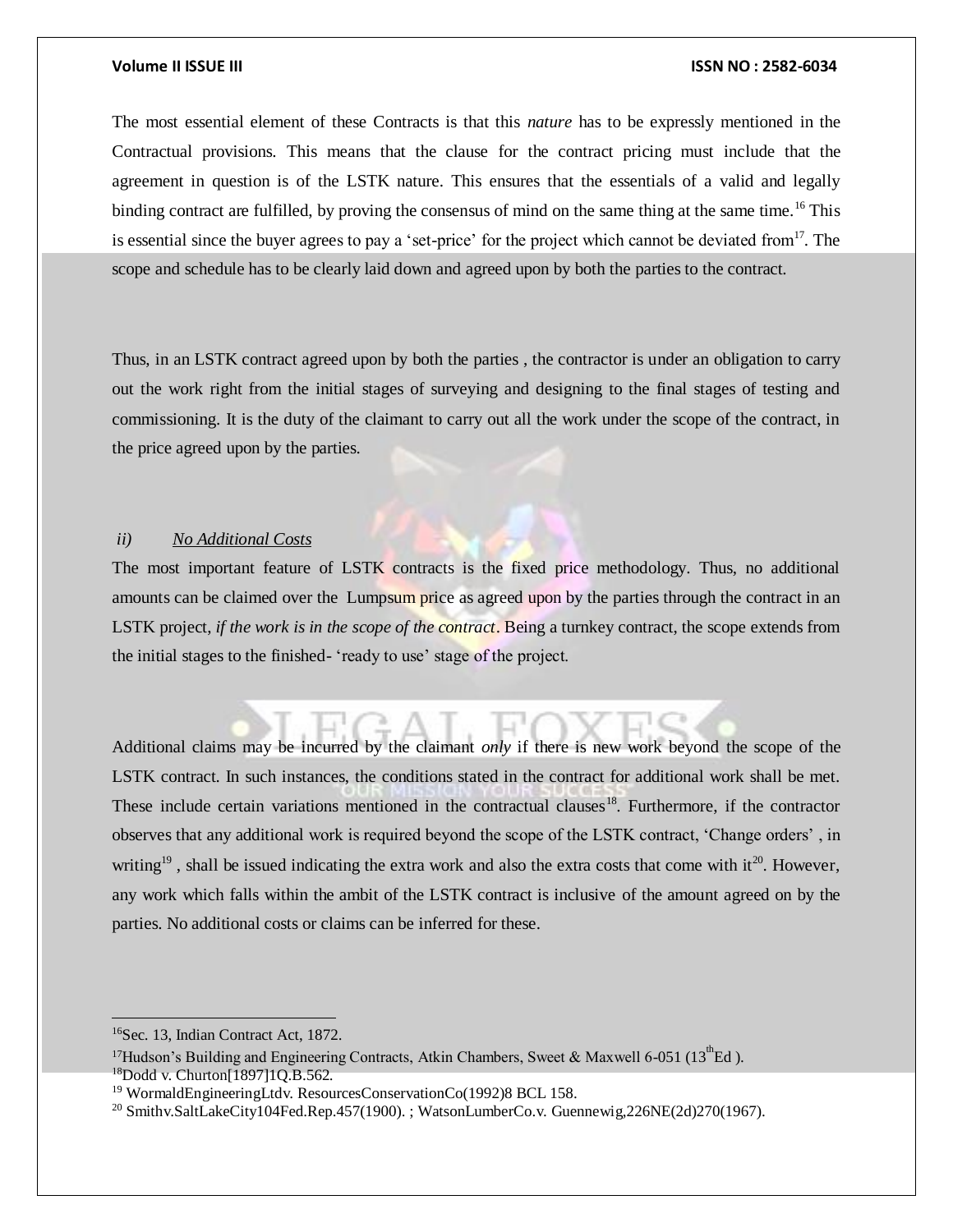Due to the wide scope of the Construction industry in India, the Hon'ble Courts have addressed the scope and ambit of LSTK Contracts at several instances.

One of the most renowned precedent for this concept was laid down by the Delhi High Court in the case of – *Delhi Jal Board Vs. Kaveri Infrastructure Pvt. Ltd. and Ors.*The project in this matter had been conceived on Turnkey project basis as mentioned in their contractual agreement. The arbitral award which allowed additional costs over the contractual price was challenged. It was held by the Hon'ble Court that the spirit of the contract lies in the nature of the contract, which in this case was a Turnkey project. The contractor was under the obligation to design and execute the work as per the requirement of the petitioner which had been set out in the agreement as the contract in question was of a turnkey nature.

It was further held that the Arbitrator had totally ignored stipulations in contract and had forgotten the basic and fundamental terms of contract. The character of the original contract cannot be altered, damaged or modified. Likewise, in the present matter the contractual nature is of a Lumpsum Turnkey project which forms the basis of the contractual agreement and cannot be altered with.It is a settled position in law that terms and conditions of contract between parties have to be strictly adhered to. Being a turnkey contract, no additional claims could be entertained as the contractor was not entitled to any extra costs. Therefore, the Respondent was not entitled to any claims and the arbitral award was set aside. 21

Similarly, it was held in the case of *SPIC SMO, A Division of Southern Petrochemical Industries Corporation Ltd. Vs Tamil Nadu Electricity Board<sup>22</sup>*that a turnkey contract means the entire work should be done by the contractor for the price stipulated in the contract.

Likewise, in the case *Central Government Employees Welfare Housing Organisation Vs. Labh Construction & Industries Ltd*,the parties entered into a turnkey contract and a dispute arose when the contractor made several additional claims over the agreement as per contractual terms. The arbitration award which granted these claims were set aside by the Hon'ble Court on the basis that *the entire purpose* 

<sup>&</sup>lt;sup>21</sup>Delhi Jal Board Vs. Kaveri Infrastructure Pvt. Ltd. and Ors.MANU/DE/4466/2013 (India).

<sup>&</sup>lt;sup>22</sup>SPIC SMO, A Division of Southern Petrochemical Industries Corporation Ltd. v. Tamil Nadu Electricity Board MANU/TN/2167/2012 (India).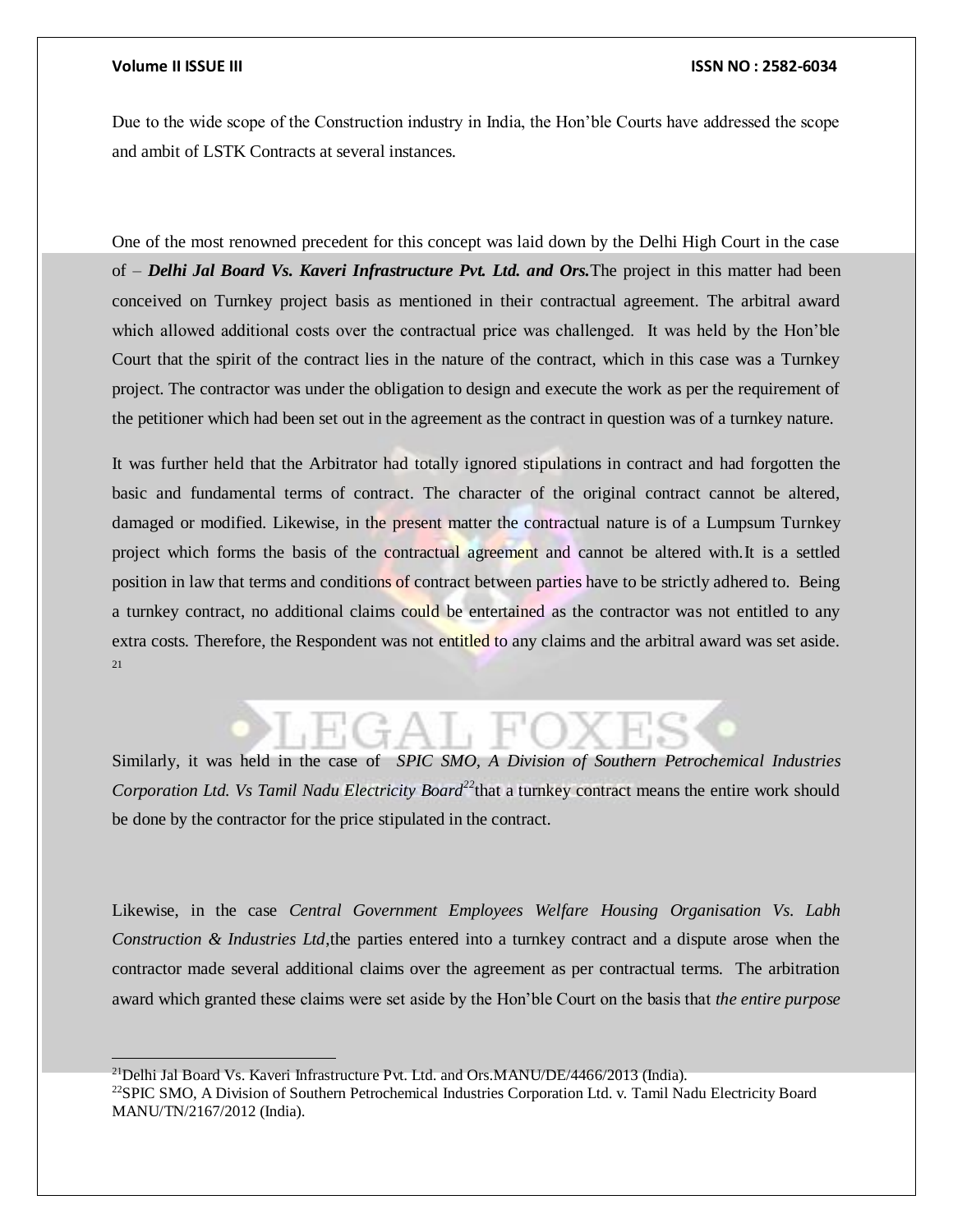*of the turnkey contract is to bind the parties to the initial terms of the contract*. It was held that *since the contract is a turnkey project, the payment of amounts not contemplated in the contract is not tenable. <sup>23</sup>*

# *iii) The Provision for Liquidated Damages in LSTK Contracts*

Naturally, since all the responsibility of the project lies in the hands of the contractor, he also bears the risk for the same. Therefore, certain *contingency allowances* shall be included depending on individual agreements<sup>24</sup>. This may include contractual provisions of 'early warnings' to intimate the parties of any likely events.<sup>25</sup>

Similarly, the nature of these contracts is highly based on their scope and schedule which suggests that time is the essence of such contracts<sup>26</sup>. Therefore, along with the contingencies, these contracts may include penalties for delays in the form of Liquidated damages<sup>27</sup> and even incentives for early completion.

At time's there may also be concurrent delays, wherein both parties would be equally responsible for the same. In India, there is no definite approach to concurrent delays yet however it was seen in the case of *Essar Projects (India) Ltd. & Ors. vs Gail (India) Ltd*. <sup>28</sup>, wherein, due to delay caused by the parties, the contractor was not granted any additional cost nor did it allow the employer to charge any liquidated damages.

Additionally, in India the buyer has to prove the actual loss suffered to be entitled to these damages<sup>29</sup>. However, this view has been now overruled in several judgements based on individual facts and circumstances, wherein proving the actual loss suffered was not considered imperative for claiming damages<sup>30</sup><sup>8</sup> MLSICIN YOUR SUCCESS

# *D. Conclusion*

<sup>23</sup>Central Government Employees Welfare Housing Organisation Vs. Labh Construction & Industries Ltd 2019 (3)Arb LR 271(Delhi) (India). ¶33

<sup>24</sup>Johnathan Hosie, TURNKEY CONTRACTING UNDER THE FIDIC SILVER BOOK (2007). 10.1002/9780470697641.app3.

<sup>&</sup>lt;sup>25</sup>NILIMA BHADBHADE, THE INDIAN CONTRACT AND SPECIFIC RELIEF ACTS,  $848$  (14th ed. 2014).

<sup>26</sup>NSrinivasa v. KattukaranMachineToolsLtd,AIR2009SC2217 (India).

<sup>27</sup>Sec.73, Indian Contract Act,1872.

<sup>28</sup> RoyalBromptonHospitalNHSTrustv. FrederickHammond& Ors. No. 7 [2001] EWCA Civ 206.

 $29$  Union of India v. Raman Iron Foundry AIR 1974 SC 1265 (India).

<sup>30</sup> RahejaUniversalPvt.Ltd.v.B.E.Bilimoria&Co.Ltd.,2016(5) MahL.J.229 (India). *See* 

*also,*ONGCv.SawPipes(2003)5SCC705 (India). ;MayaDeviv.Lalta Prasad (2015) 5 S.C.C. 588 (India). ; A.S. Motors (P) Ltd. v. Union of India (2013) 10 SCC 114.